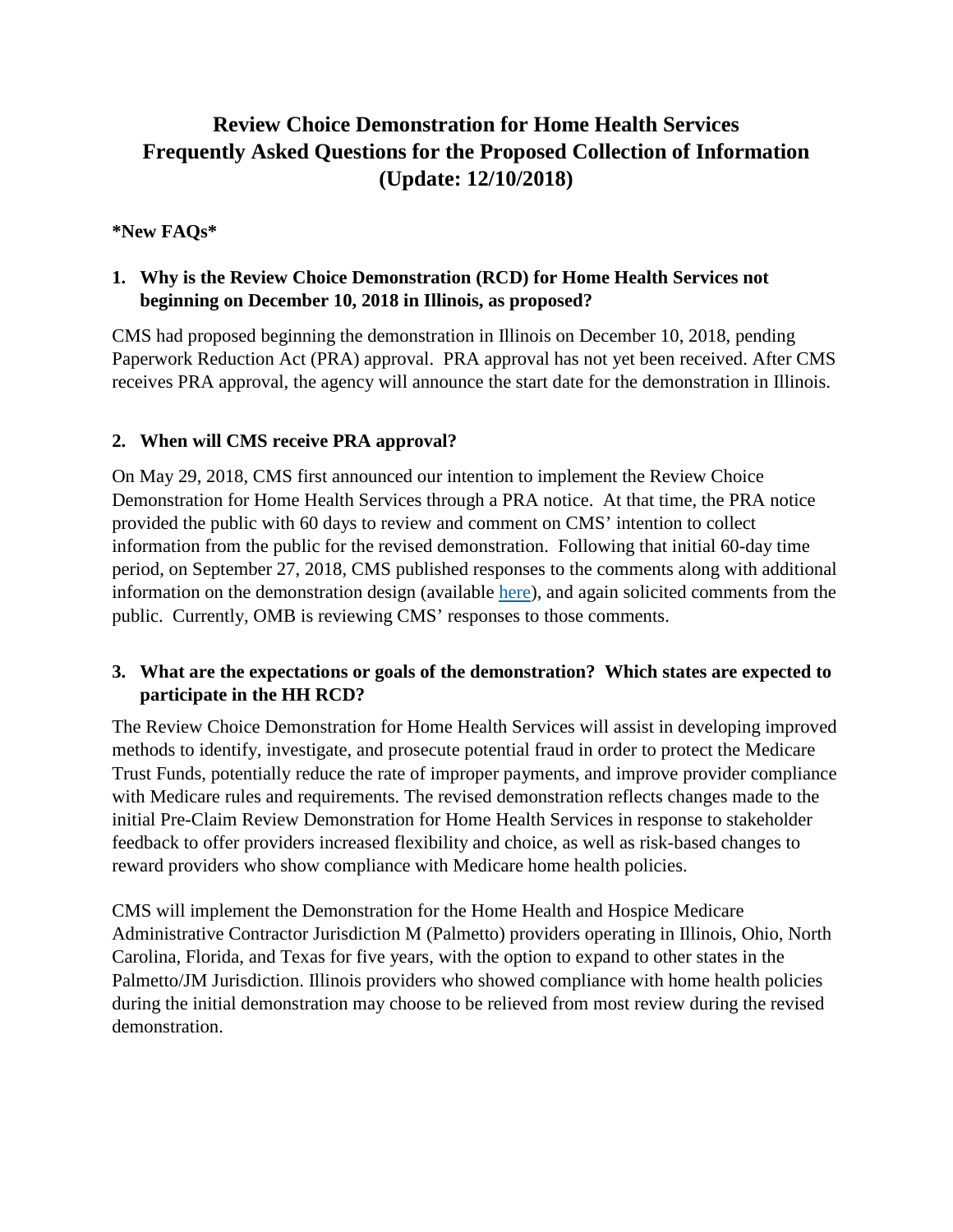#### **\*Previous FAQs\***

## **4. What is CMS announcing?**

Pursuant to the Paperwork Reduction Act of 1995 (PRA), CMS is announcing an opportunity for the public to comment on CMS' intention to collect information from the public on the Review Choice Demonstration for Home Health Services, previously known as the Pre-Claim Review Demonstration for Home Health Services.

On April 1, 2017, CMS paused the Pre-Claim Review Demonstration for Home Health Services while CMS considered a number of changes. CMS is revising the Demonstration to incorporate more flexibility and choice for providers, as well as risk-based changes to reward providers who show compliance with Medicare home health policies.

## **5. What are the revisions to the Demonstration?**

The revisions initially allow Home Health Agencies the choice of three options – pre-claim review, postpayment review, or minimal postpayment review with a 25% payment reduction for all home health services in the demonstration states. If either of the first two options are selected, pre-claim or postpayment review will be required for every episode of care. A provider's compliance with Medicare billing, coding, and coverage requirements determines the provider's next steps under the demonstration.

#### **6. What does the Review Choice Demonstration for Home Health Services do?**

This revised demonstration would help assist in developing improved procedures for the identification, investigation, and prosecution of potential Medicare fraud. The Demonstration furthers CMS' efforts to protect the Medicare Trust Funds from improper payments and to reduce Medicare appeals.

#### **7. What states does this demonstration impact?**

CMS will stagger implementation of the Demonstration, beginning with the state of Illinois, then expanding to Ohio and North Carolina, and later to Texas and Florida. CMS has the option to expand to other states in the Palmetto/JM Home Health and Hospice Medicare Administrative Contractor jurisdiction if there is increased evidence of fraud, waste or abuse in these states during the demonstration period**.**

#### **8. Why did CMS choose these states?**

These states include known areas of fraudulent behavior and had either a high home health improper payment rate or a high denial rate during the Home Health Probe and Educate reviews.